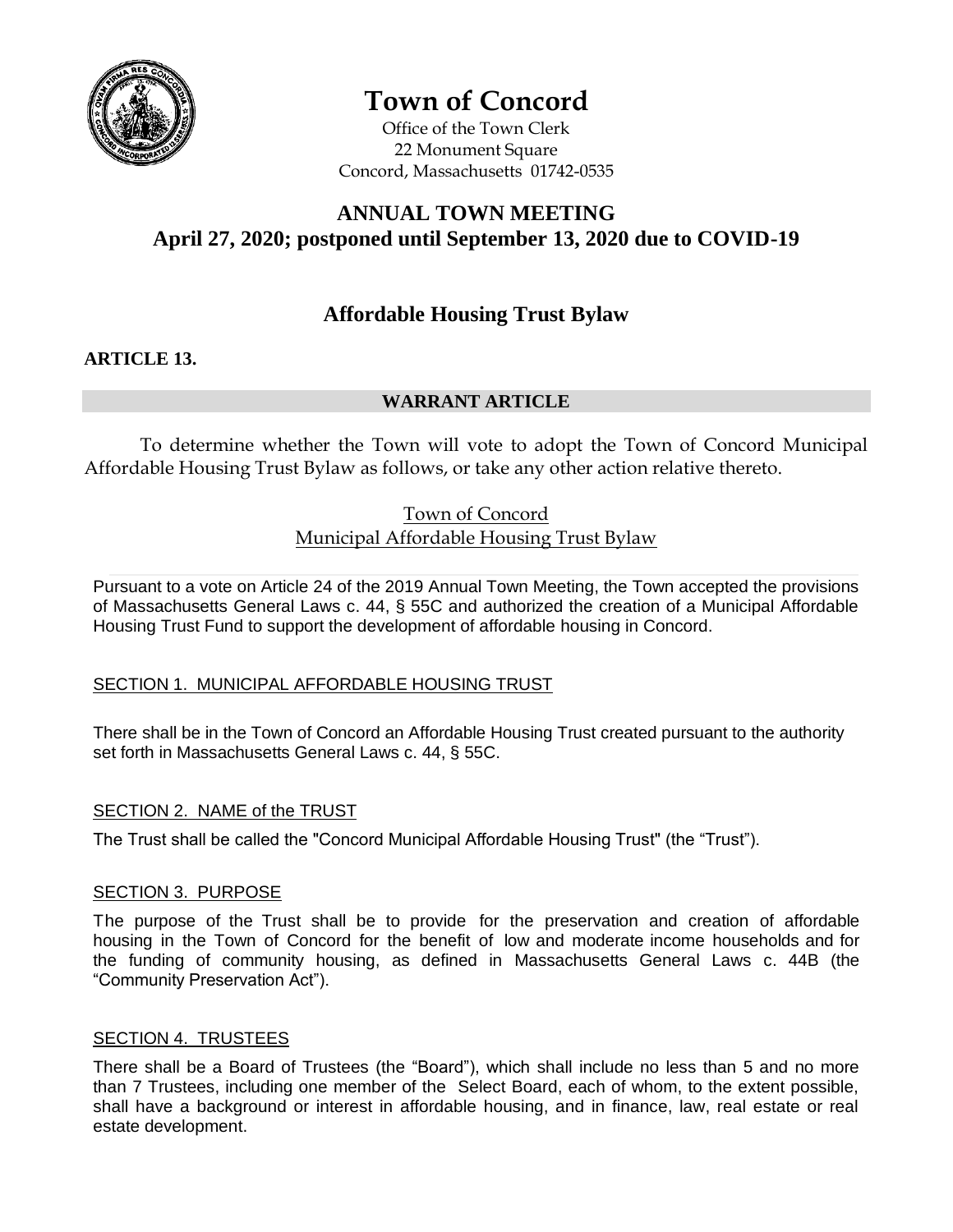All Trustees shall be appointed by majority vote of the Select Board.

Trustees shall serve for a term of two (2) years, except that one less than a majority of the initial Trustee appointments shall be for a term of one (1) year. Trustees may be reappointed for up to two (2) additional terms.

Nothing in this subsection shall prevent the Select Board from appointing the Town Manager as a Trustee.

Only persons who are residents of Concord shall be appointed as a Trustee. Any Trustee who ceases to be a resident of the Concord shall cease to be a Trustee hereunder and shall promptly provide a written notification of change in residence to the Board and to the Town Clerk. The Town Manager, if appointed as a Trustee, need not be a resident of Concord.

A Trustee may be removed by the Select Board for cause. Any Trustee may resign by written instrument signed and acknowledged by such Trustee and duly filed with the Town Clerk. Vacancies shall be filled by the Select Board for the remainder of the unexpired term.

If any Trustee is absent from five (5) consecutive, regularly-scheduled meetings of the Trust, except in the case of illness, such Trustee's position shall be deemed vacant and shall be filled with a new appointment as set forth above.

The Trustees shall elect officers annually consisting of a Chair, Vice Chair and Clerk. The Trustees may establish subcommittees or ad hoc related committees to carry out the purpose of the Trust.

A majority of Trustees then serving may exercise any or all of the powers of the Trustees hereunder and may execute on behalf of the Trustees any and all instruments with the same effect as though executed by all the Trustees. No Trustee shall be required to give bond. No license of court shall be required to confirm the validity of any transaction entered into by the Trustees with respect to the Trust Estate.

No Trustee shall be liable for the acts, negligence, or defaults of any other Trustee or any employee, agent, or representative of the Trustees selected with reasonable care, not for errors in judgment, nor mistakes of law or facts made in good faith, nor in reliance in good faith on advice of counsel, nor any other acts or omissions in good faith.

Neither the Trustees nor any agent or officer of the Trust shall have the authority to bind the Town of Concord.

#### SECTION 5. MEETINGS OF THE TRUST

The Trust shall meet at least quarterly at such time and at such place as the Trustees shall determine.

The Trust is a governmental body for purposes of Massachusetts General Laws c. 30A, §§ 18-25 (the "Open Meeting Law"). Notice of all meetings of the Trust shall be given in accordance with the provisions of the Open Meeting Law, as may be amended from time to time, including provisions regarding remote participation.

The Clerk shall prepare minutes of meetings of the Trust and shall maintain records thereof.

A quorum at any meeting shall be a simple majority of the Trustees then serving.

#### SECTION 6.POWERS OF THE TRUSTEES

The powers of the Board, all of which shall be carried out in furtherance of the purposes set forth herein, shall include the following powers, except that the Board shall require prior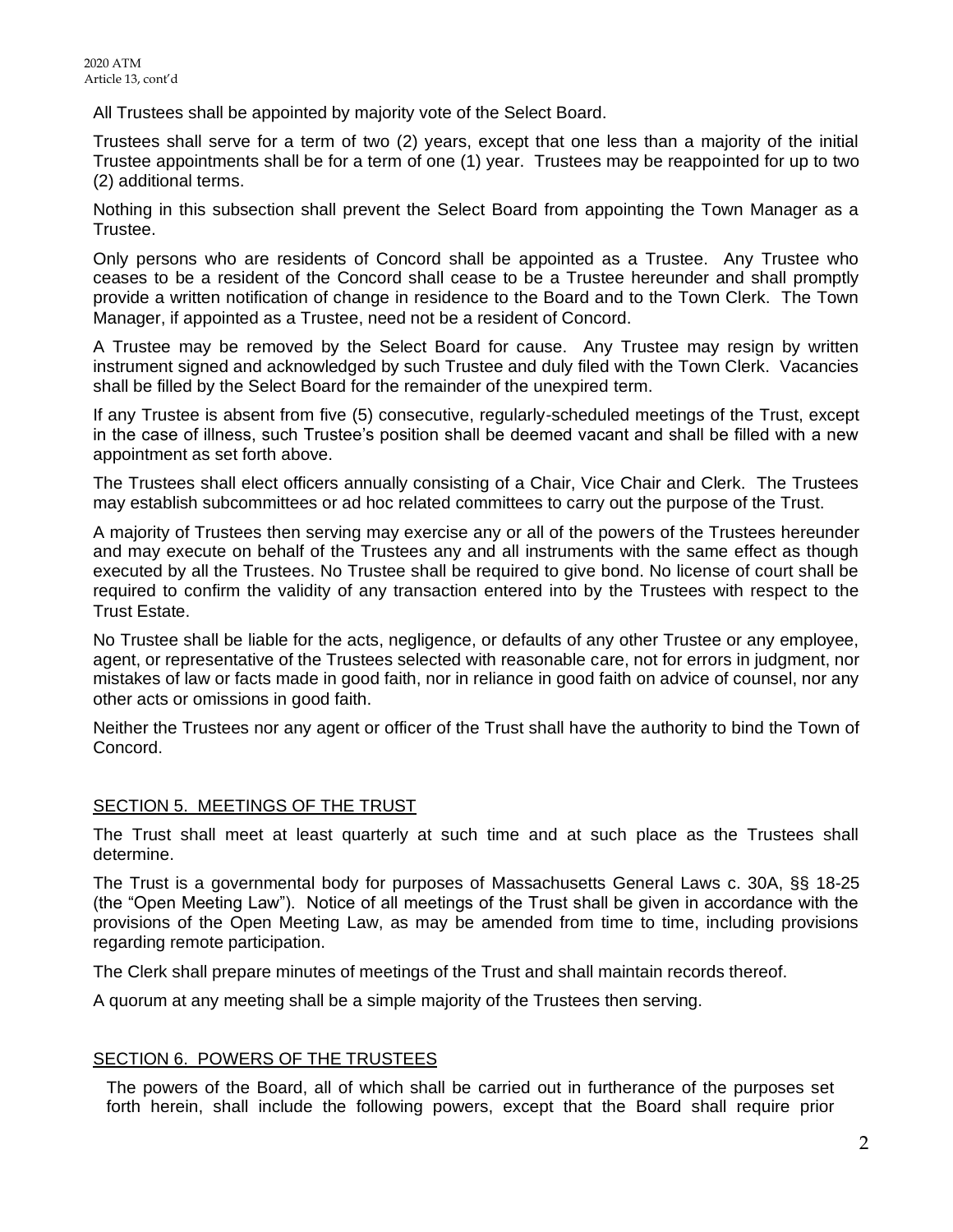approval of the Select Board: to borrow money; to mortgage or pledge trust assets; or to purchase, accept, sell, lease, exchange, transfer, abandon, or convey any interest in real, personal, or mixed property.

- 1. to accept and receive real property, personal property or money, by gift, grant, contribution, devise or transfer from any person, firm, corporation or other public or private entity, including but not limited to money, grants of funds or other property tendered to the Trust in connection with any bylaw or any general or special law or any other source, including money from Massachusetts General Laws c. 44B;
- 2. to purchase and retain real or personal property, including without restriction investments that yield a high rate of income or no income;
- 3. to sell, lease, exchange, transfer or convey any personal, mixed, or real property at public auction or by private contract for such consideration and on such terms as to credit or otherwise, and to make such contracts and enter into such undertaking relative to Trust property as the Board deems advisable notwithstanding the length of any such lease or contract;
- 4. to execute, acknowledge and deliver deeds, assignments, transfers, pledges, leases, covenants, contracts, promissory notes, releases, grant agreements and other instruments sealed or unsealed, necessary, proper or incident to any transaction in which the Board engages for the accomplishment of the purposes of the Trust;
- 5. to employ advisors and agents, such as accountants, appraisers and lawyers as the Board deems necessary;
- 6. to pay reasonable compensation and expenses to all advisors and agents and to apportion such compensation between income and principal as the Board deems advisable;
- 7. to apportion receipts and charges between income and principal as the Board deems advisable, to amortize premiums and establish sinking funds for such purpose, and to create reserves for depreciation depletion or otherwise;
- 8. to participate in any reorganization, recapitalization, merger or similar transaction; and to give proxies or powers of attorney with or without power of substitution to vote any securities or certificates of interest; and to consent to any contract, lease, mortgage, purchase or sale of property, by or between any corporation and any other corporation or person;
- 9. to deposit any security with any protective reorganization committee, and to delegate to such committee such powers and authority with relation thereto as the Board may deem proper and to pay, out of Trust property, such portion of expenses and compensation of such committee as the Board may deem necessary and appropriate;
- 10. to carry property for accounting purposes other than acquisition date values;
- 11. to borrow money on such terms and conditions and from such sources as the Board deems advisable, to mortgage and pledge Trust assets as collateral, but any mortgage or pledge of assets as collateral greater than the extent of the Trust's assets requires approval by a twothirds vote of an Annual or Special Town Meeting;
- 12. to make distributions or divisions of principal in kind;
- 13. to compromise, attribute, defend, enforce, release, settle or otherwise adjust claims in favor or against the Trust, including claims for taxes, and to accept any property, either in total or partial satisfaction of any indebtedness or other obligation, and subject to the provisions of this Trust, to continue to hold the same for such period of time as the Board may deem appropriate;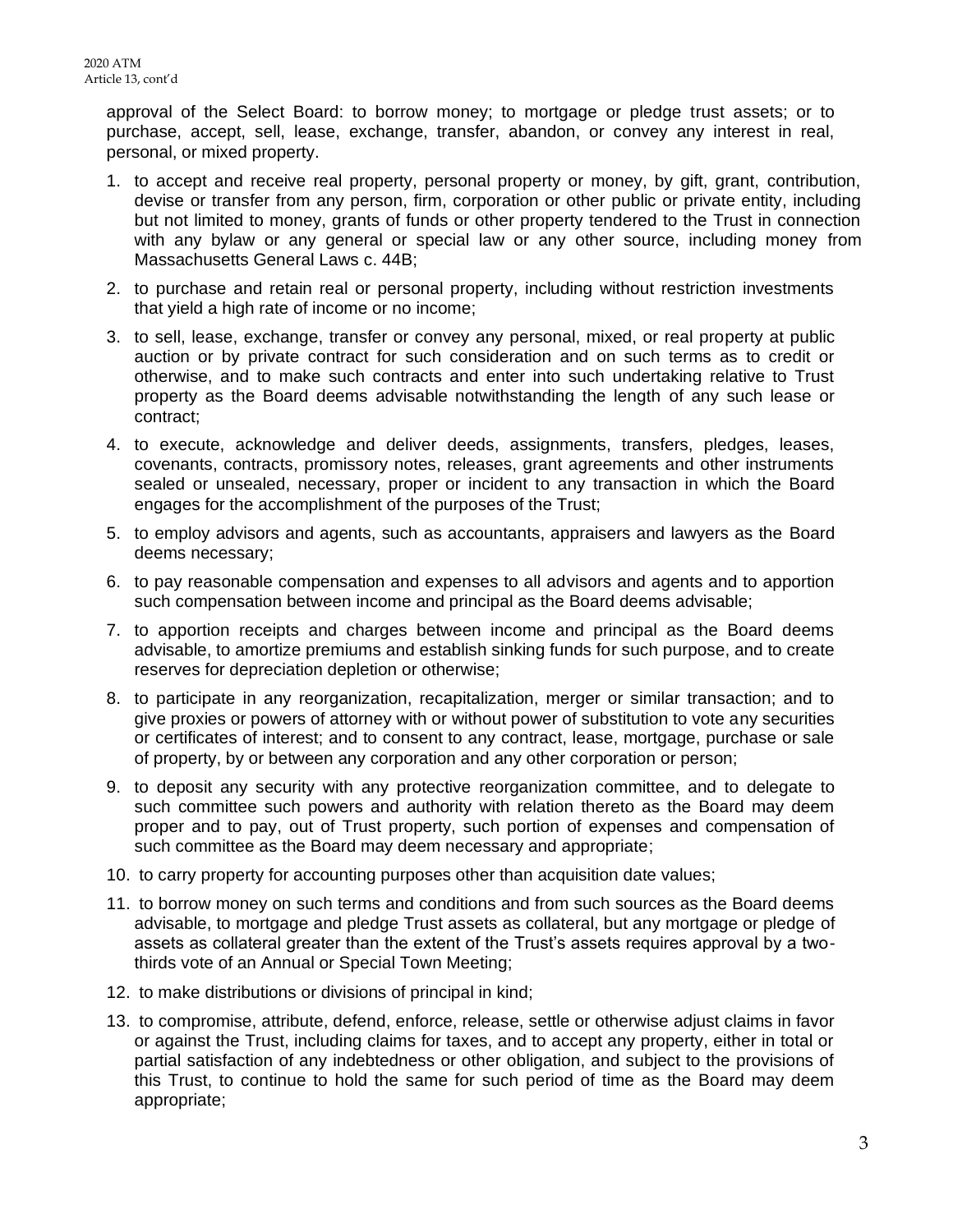- 14. to manage or improve real property; and to abandon any property which the Board determined not to be worth retaining;
- 15. to hold all or part of the Trust property uninvested for such purposes and for such time as the Board may deem appropriate;
- 16. to extend the time for payment of any obligation to the Trust;
- 17. to make recommendations on proposals to Town Meeting when such proposals create or support affordable housing for low- and moderate-income households.
- 18. to develop policy goals and statements, consistent with the Town's adopted housing goals, and subject to approval by the Select Board, to serve as guidelines for the Trust; and
- 19. to exercise such additional powers consistent with the provisions of this bylaw and Massachusetts General Laws c. 44, § 55C, as may be amended from time to time.
- 20. to compensate Town employees for services provided to the Trust in connection with the Trust's activities, including but not limited to dedicated staff to Trustees, engineering support for project-specific activities, and other Town services, as requested by the Trustees to the Town Manager and authorized by the Town Manager;
- 21. to establish criteria and qualifications for recipients and expenditures in accordance with Trust's stated purposes;
- 22. to serve as a lottery and monitoring agent for affordable housing, and to accept compensation for providing such services into the Trust.

Notwithstanding any general or special law to the contrary, all moneys paid to the Trust in accordance with any Town bylaw or regulation, or private contribution shall be paid directly into the Trust and need not be appropriated or accepted and approved into the Trust. General revenues appropriated into the Trust become Trust property and to be expended these funds need not be further appropriated. All moneys remaining in the Trust at the end of any fiscal year, whether or not expended by the Board within 1 year of the date they were appropriated into the trust, remain Trust property.

#### SECTION 7.TREASURER AS CUSTODIAN OF FUNDS

The Town of Concord Treasurer shall be the custodian of the Trust's funds and shall maintain separate accounts and records for the Trust's funds.

The Treasurer shall invest the funds in the manner authorized by Massachusetts General Laws c. 44, § 55 (Public Funds on Deposit; Limitations; Investments,) § 55A, (Liability of Depositor for Losses Due to Bankruptcy), and § 55B (Investment of Public Funds).

Any income or proceeds received from the investment of funds shall be credited to and become part of the Trust.

Expenditures by the Trust shall be processed through the Town's payment warrant but shall be subject to the provisions of Massachusetts General Laws c. 44, § 55C. The Trust's approved annual budget, and any approved budget revisions, shall be submitted to the Select Board.

As custodian, the Treasurer shall issue checks as directed by the Trustees. In accordance with Massachusetts General Laws c. 44, § 55C, the books and records of the Trust shall be audited annually by an independent auditor in accordance with accepted accounting practices for municipalities. Upon receipt of the audit by the Board, a copy shall be provided forthwith to the Select Board.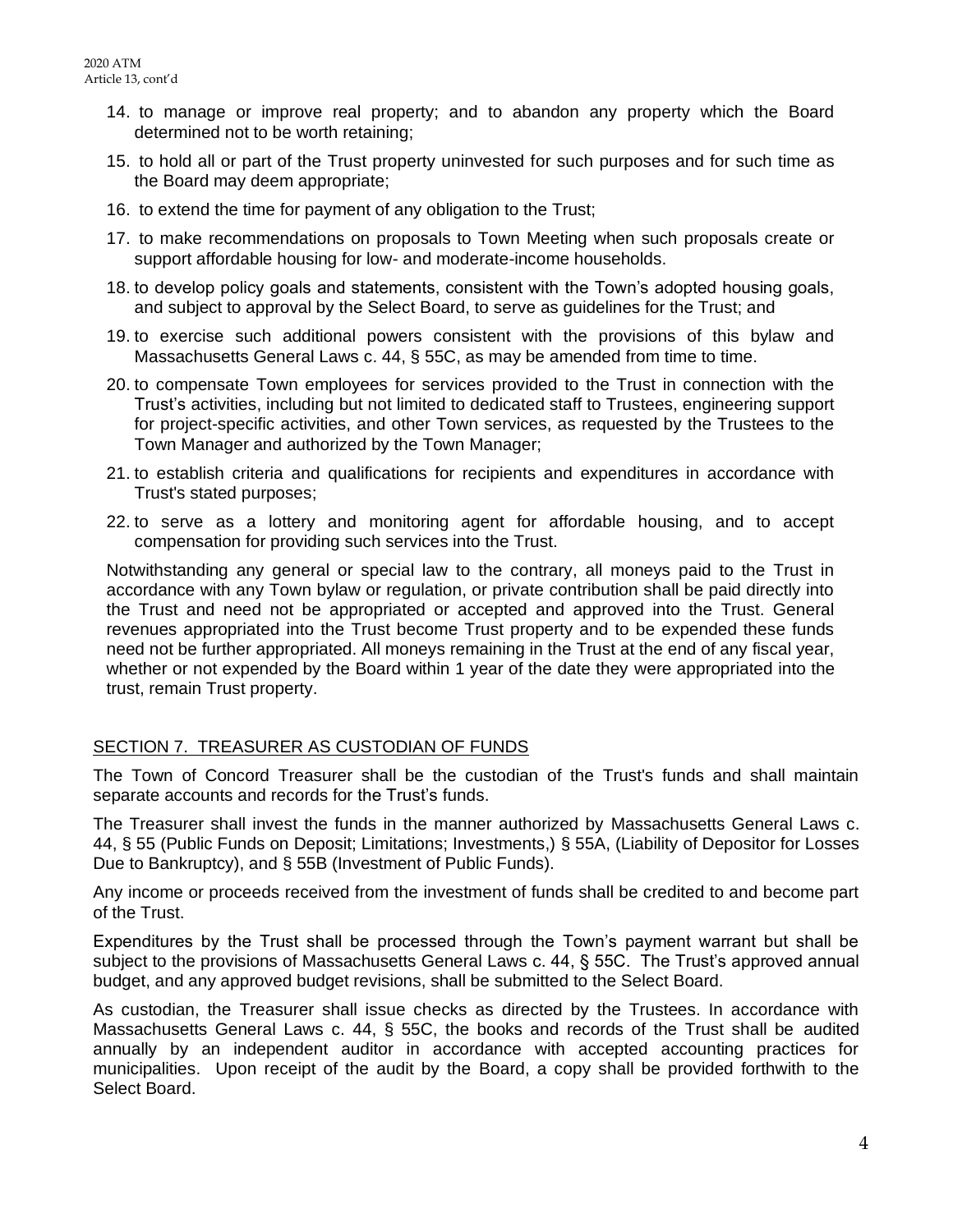The Trustees shall keep a record of its activities and at the close of every fiscal year, shall make a report thereof to the Select Board. The report shall include a description and source of funds received and expended and the type of affordable housing programs or properties assisted with the funding.

#### **SECTION 8. MISCELLANEOUS**

The Trust is a public employer and the members of the Board are public employees for purposes of Massachusetts General Laws c. 258.

Trustees are designated as public agents for purposes of the constitution of the Commonwealth.

The Trust shall be considered a municipal agency and the Trustees shall be considered special municipal employees and shall be subject to the provisions of Massachusetts General Laws c. 268A. The Trustees shall serve without compensation.

The Trust is exempt from Massachusetts General Laws c. 59 and c. 62, and from any other provisions concerning payment of taxes based upon or measured by property or income imposed by the Commonwealth or any political subdivision thereof.

The Trust is a Board of the Town for purposes of procurement under Massachusetts General Laws c. 30B and c. 40 § 15A; but agreements and conveyances between the Trust and agencies, Boards, commissions, authorities, departments and public instrumentalities of the Town of Concord shall be exempt from Massachusetts General Laws c. 30B.

Trustees shall not receive a salary, stipend, bonus or other means of compensation for their service as a Trustee, nor shall they be eligible for any benefits from the Town of Concord. Trustees may be compensated for reasonable out-of-pocket expenses for travel and other Trust-related expenses. All such out-of-pocket expenses shall be fully documented with receipts for expenses prior to payment by the Trust.

#### SECTION 9.RECORDINGS; AMENDMENTS

The Trustees are hereby authorized to record a Declaration of Trust and a Certificate of Trustees for the Trust with the Middlesex South District Registry of Deeds and the Registered Land Division of the Land Court Registration Office. The Declaration of Trust may be amended from time to time except as to those provisions specifically required under Massachusetts General Laws c. 44, § 55C, by an instrument in writing signed by all of the Trustees then serving and approved at a meeting called for that purpose, and approved by the Select Board provided that in each case, a certificate of amendment shall be recorded with the Middlesex South District Registry of Deeds and, if necessary, the Registered Land Division of the Land Court.

#### SECTION 10.DURATION OF THE TRUST

The Trust shall continue so long as authorized under the Laws of the Commonwealth of Massachusetts. Notwithstanding the foregoing, The Trust may be terminated by a majority vote of the Town Meeting in accordance with Massachusetts General Laws c. 44, § 55C, provided that an instrument of termination together with a certified copy of the Town Meeting vote are duly recorded with the Middlesex South District Registry of Deeds and, if necessary, the Registered Land Division of the Land Court.

Upon termination of the Trust, subject to the payment of or making provisions for the payment of all obligations and liabilities of the Trust and the Trustees, the net assets of the Trust shall be transferred to the Town and held by the Select Board for affordable housing purposes. In making